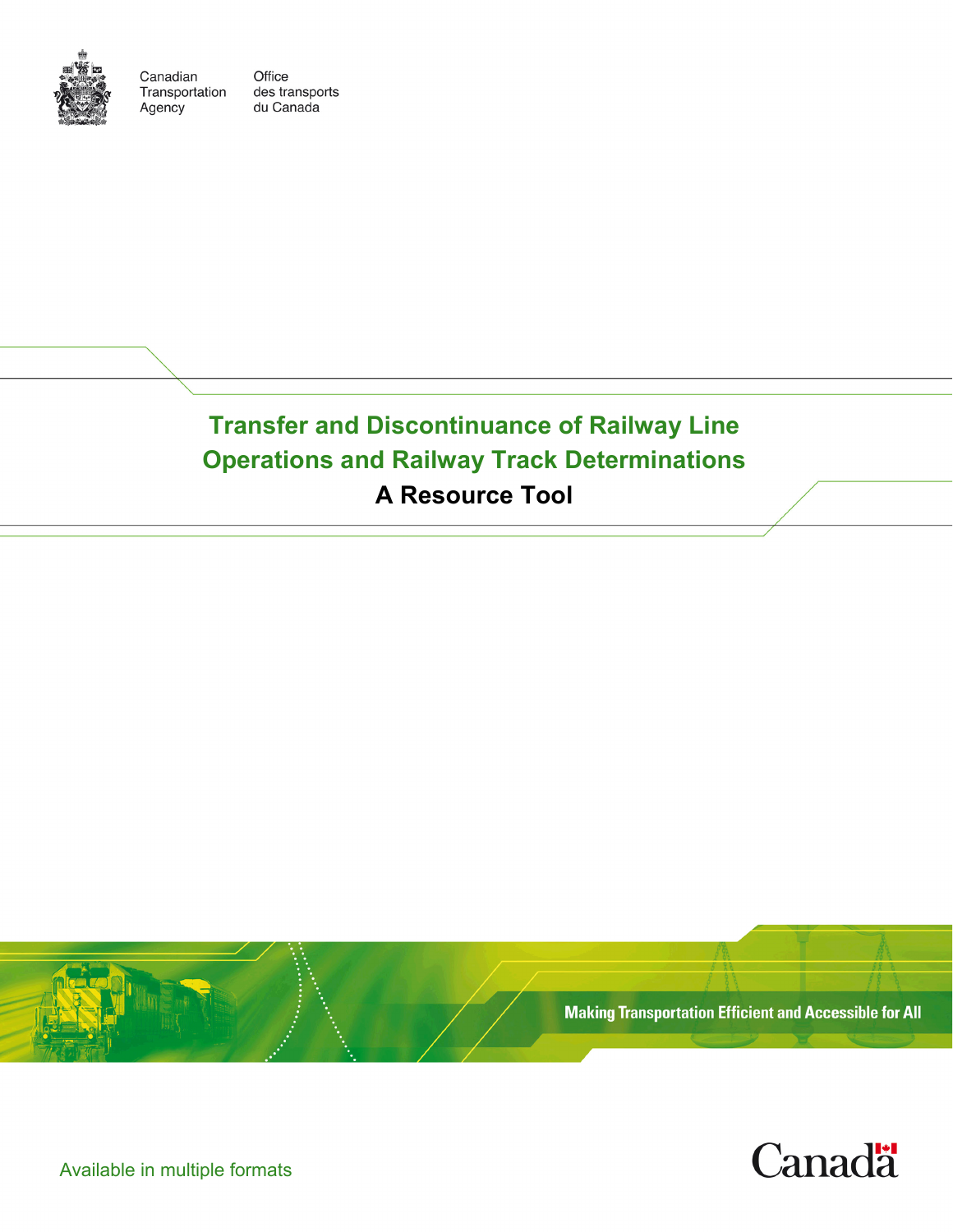This document and other Canadian Transportation Agency publications are available on our Web site at **www.cta.gc.ca.**

For more information about the Agency, please contact:

Canadian Transportation Agency Ottawa, Ontario<sup>K1A</sup> 0N9 Telephone: 1-888-222-2592 TTY: 1-800-669-5575 Facsimile: 819-997-6727 E-mail: info@otc-cta.gc.ca Web site: www.cta.gc.ca

© Minister of Public Works and Government Services Canada November 2011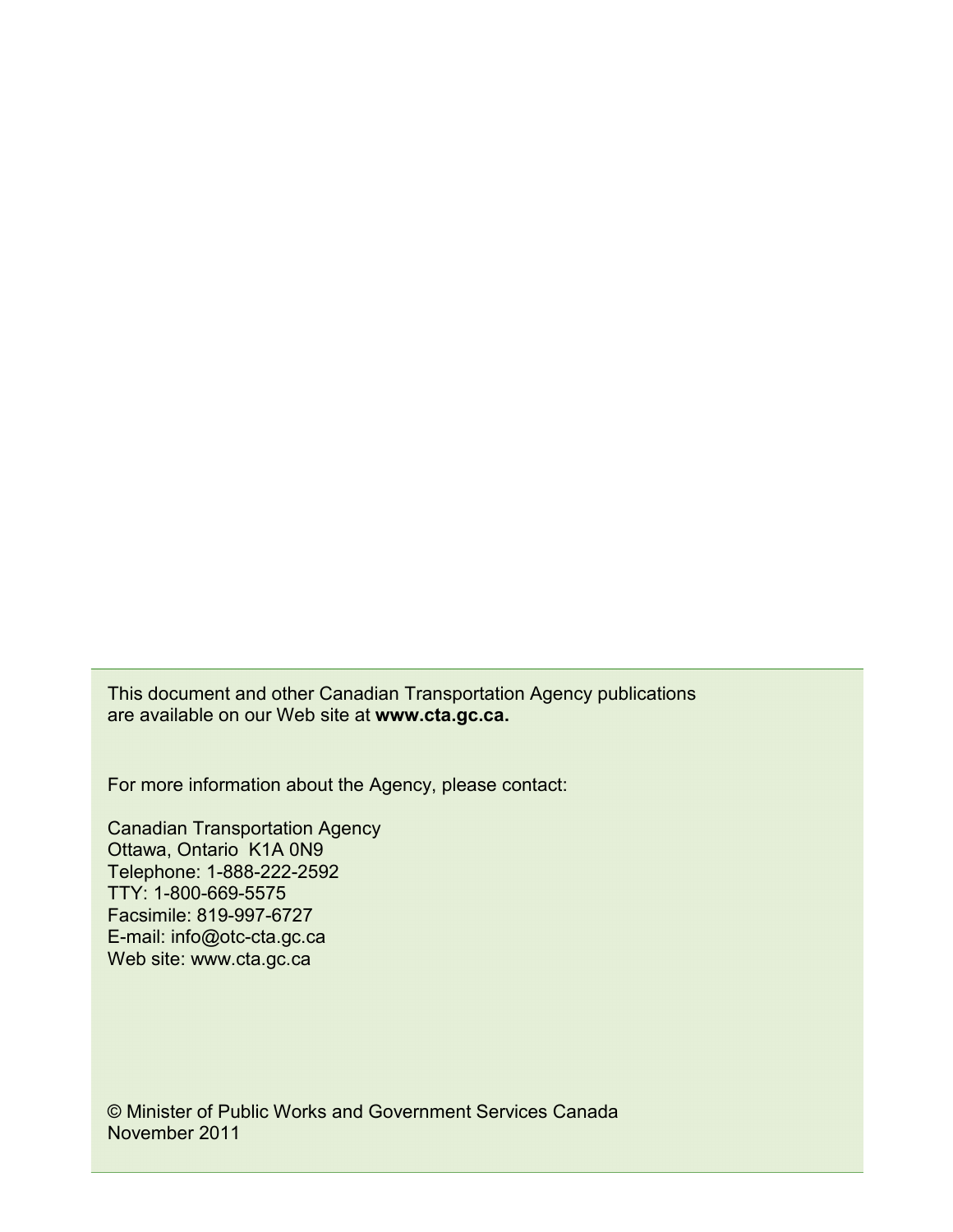# **Table of Contents**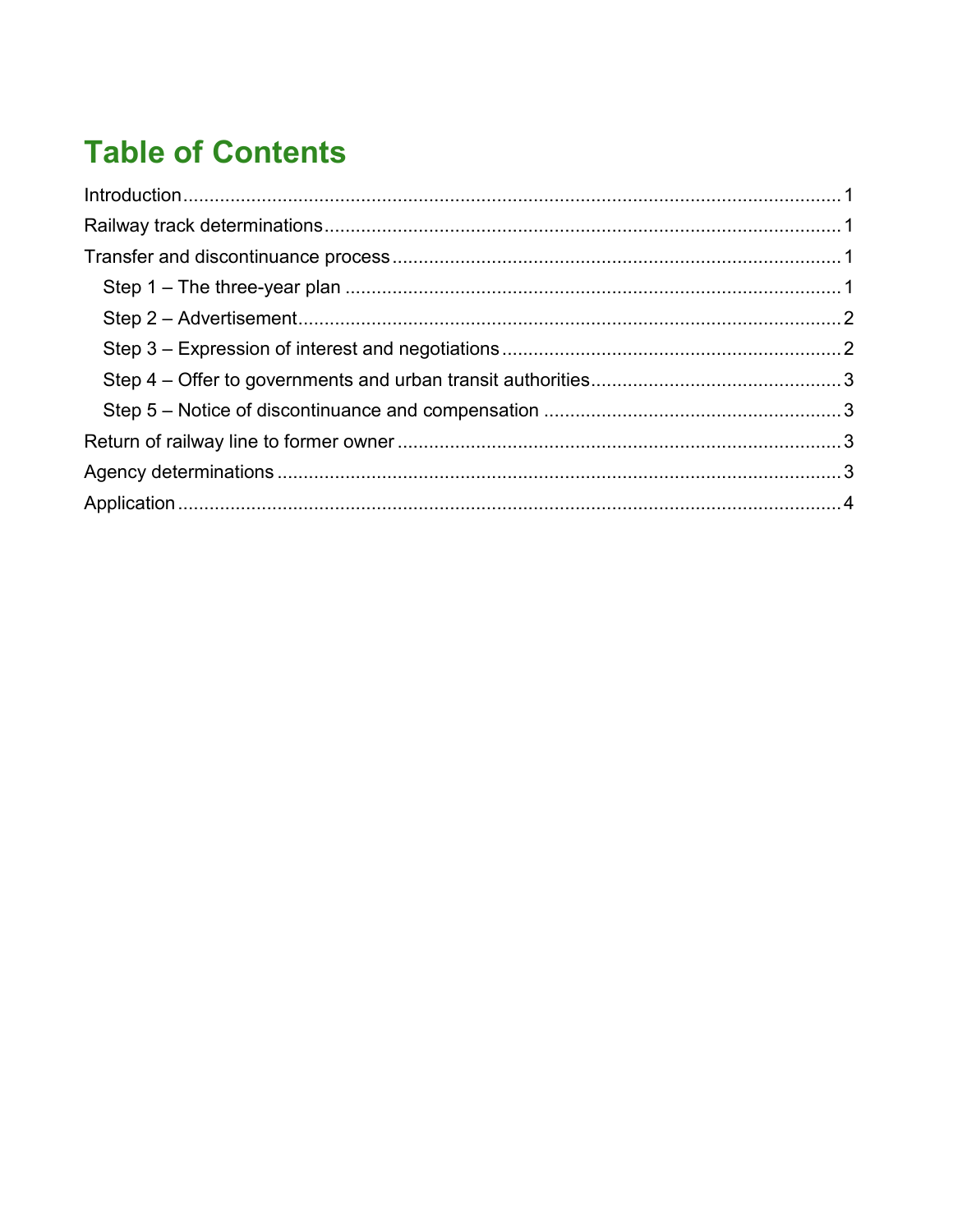# <span id="page-3-0"></span>**Introduction**

Under the *[Canada Transportation Act](http://laws.justice.gc.ca/en/C-10.4/index.html)*, the Canadian Transportation Agency is mandated to resolve various issues, including disputes that may arise when railway companies under its jurisdiction implement the process to transfer or discontinue railway lines that affect parties such as municipalities, provincial governments, and shippers.

This resource tool explains the process contained in [Part III, Division V](http://laws-lois.justice.gc.ca/eng/acts/C-10.4/FullText.html#h-71) of the Act. Federal railway companies must follow this process when transferring or discontinuing operation over portions of the railway lines. This resource tool also explains the use of railway track determinations within the transfer and discontinuance process.

# <span id="page-3-1"></span>**Railway track determinations**

The railway line transfer and discontinuance process applies to all railway lines held by railway companies that are under the jurisdiction of the Parliament of Canada. Within this process, a railway line excludes yard trackage, sidings, spurs or other track auxiliary to a railway line. If the Agency determines that a particular trackage meets any of these criteria, it is excluded from the transfer and discontinuance process. Conversely, the Agency may determine that a particular trackage constitutes a line of railway and therefore is subject to the statutory transfer or discontinuance process.

If a railway company wishes to dismantle a siding or spur which is located in a metropolitan area or an area served by an urban transit authority, it must follow the transfer and discontinuance process outlined in sections 146.2 to 146.5 of the Act.

# <span id="page-3-2"></span>**Transfer and discontinuance process**

Sections 141 to 146.1 of Part III, Division V of the Act provide the steps that a railway company must take before it may formally transfer or discontinue a line.

#### <span id="page-3-3"></span>**Step 1 – The three-year plan**

Every federal railway company must prepare and keep up to date a plan that indicates, for each of its railway lines, whether it intends to continue operating the line or if it plans to discontinue operating the line within the next three years. The railway company must make this three-year plan available for public inspection at designated offices – and notify a number of parties, including the Agency, when changes to the plan are made.

A railway company may sell, lease or otherwise transfer a railway line at any time for continued railway operations. However, if it sells, leases or otherwise transfers only a portion of a grain-dependent branch line (lines listed in [Schedule I](http://laws-lois.justice.gc.ca/eng/acts/C-10.4/FullText.html#h-99) of the Act), the railway company must continue to operate the remaining portion of the line for three years unless the Minister of Transport determines that it is not in the public interest for the railway company to do so.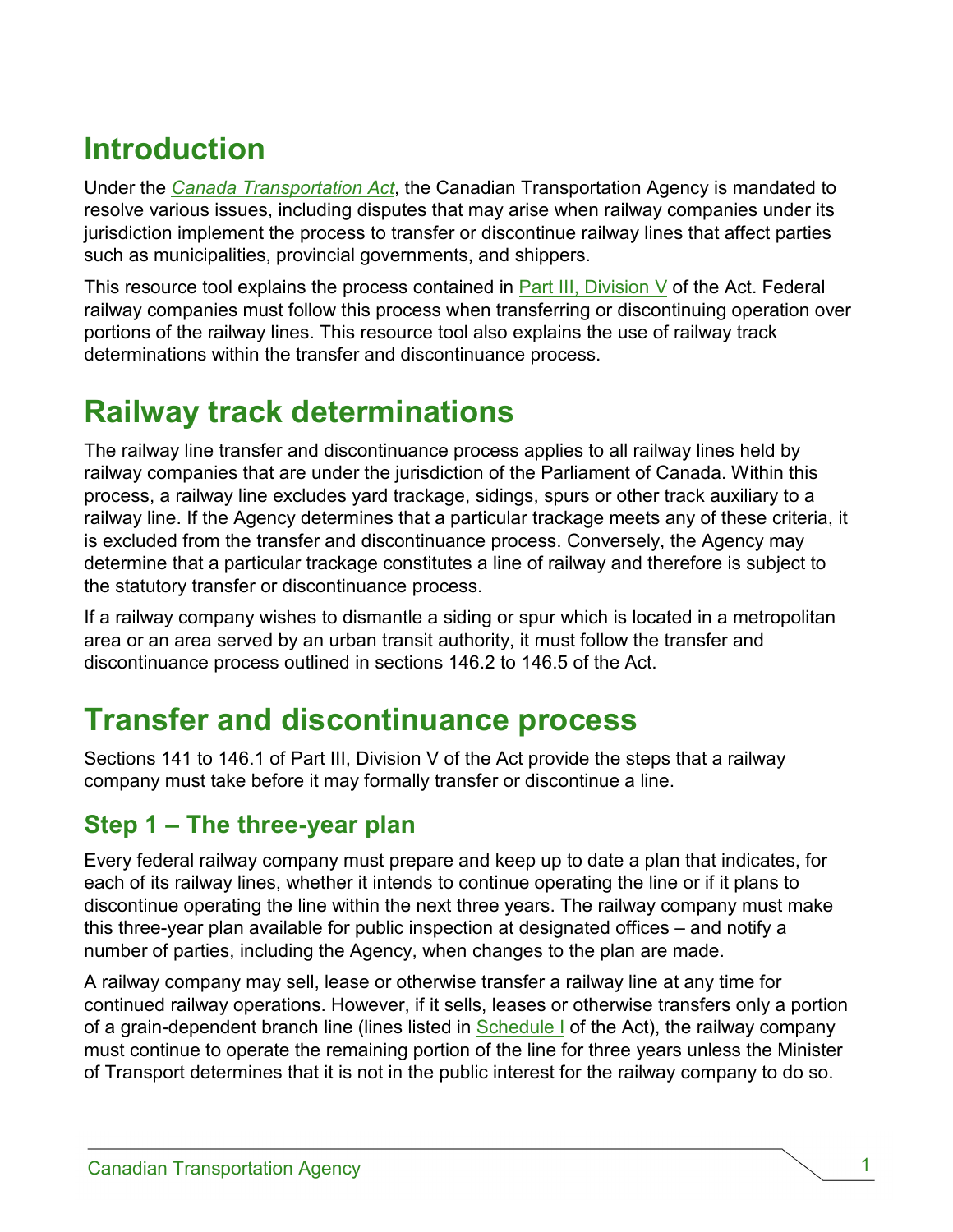## <span id="page-4-0"></span>**Step 2 – Advertisement**

When the railway company wishes to discontinue operating a line of railway, it must first publicly advertise the availability of the line, or any operating interest that the railway company has in it, for sale, lease, or other transfer for continued operations. This advertisement must include the company's intention to discontinue operating the line if it is not transferred.

A railway company cannot advertise the line until it has indicated its intention to discontinue the line in its three-year plan for at least 12 months. However, if any level of government, or any community-based group endorsed by such a government, expresses an interest in acquiring a grain-dependent branch line, or portion of that line, listed for discontinuance on the three-year plan, for the purpose of continuing the operation, the railway company shall not wait the required 12 months and shall proceed immediately to advertise the line.

The advertisement must include the following:

- a description of the railway line and how it or the operating interest is to be transferred;
- an outline of the steps that must be taken before the operation of the line may be discontinued;
- a statement that the advertisement is directed to parties or railway companies interested in the line for the purpose of continuing railway operations;
- the date by which interested parties must make their interest known in writing to the railway company – a date that must be at least 60 days after the first publication of the advertisement; and
- the existence of any agreement between the railway company and any public passenger service provider.

#### <span id="page-4-1"></span>**Step 3 – Expression of interest and negotiations**

Should anyone be interested in acquiring the line, the railway company shall disclose the process it intends to follow for receiving and evaluating offers. In the event that it may assist negotiations, either party can, at any time during negotiations, apply to the Agency for a determination of the net salvage value of the assets offered for transfer. In this step, an applicant must reimburse the Agency's costs associated with the determination. For further information on the determination of net salvage value please see **Determining Net Salvage** [Value.](http://www.otc-cta.gc.ca/eng/publication/determining-net-salvage-value)

The railway company has six months from the advertised deadline to reach an agreement with an interested party. If an agreement is not reached within six months, the railway company may decide to continue the operation of the railway line and amend its three-year plan. If no interest is expressed in the line, or if no agreement is reached with an interested party, or a transfer is not completed in accordance with any agreement reached, the railway company may continue to Step 4.

Both the railway company and any interested party must negotiate in good faith. Should the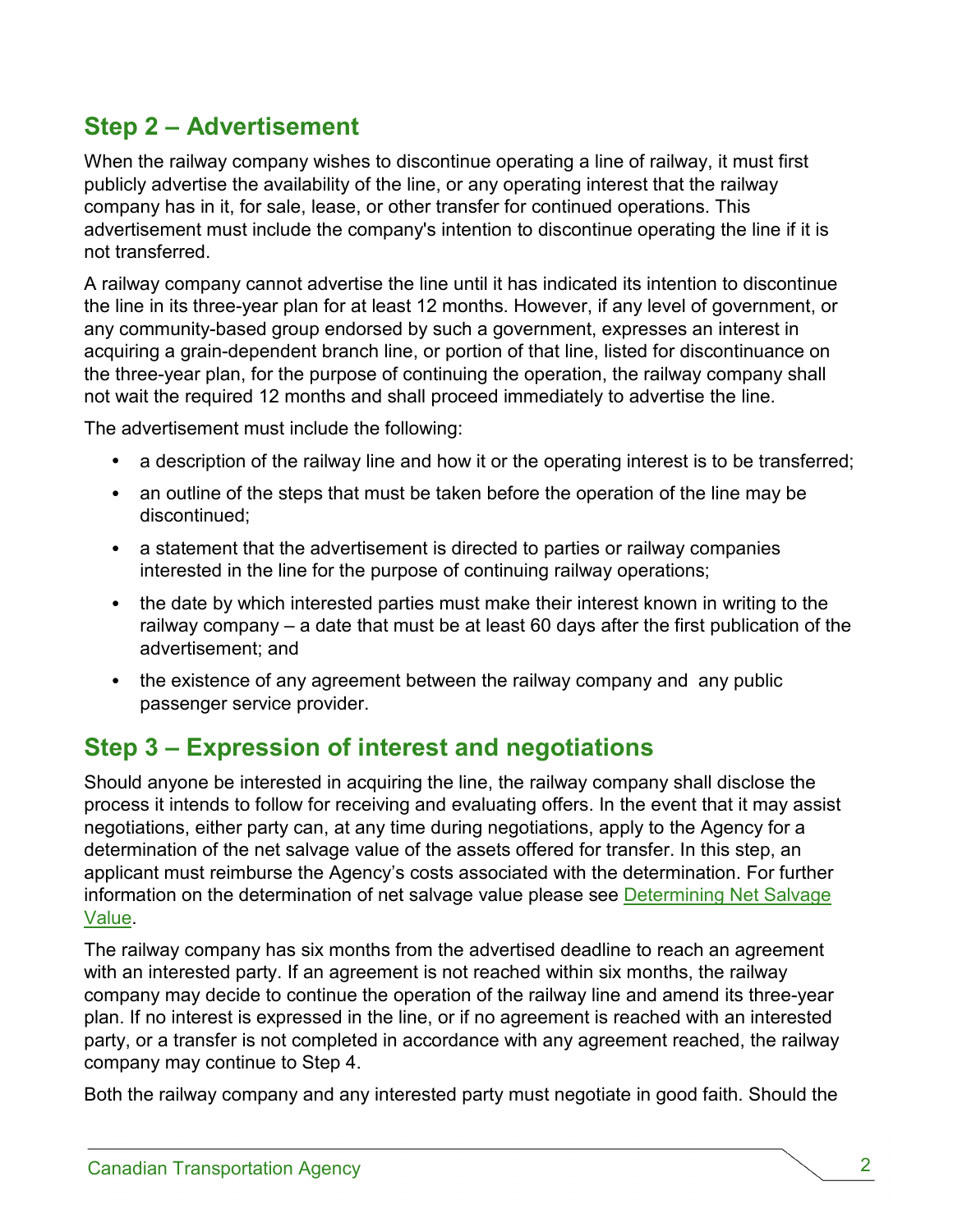Agency, upon complaint, find that the railway company is not negotiating in good faith and that the sale, lease, or transfer of the railway line, or the railway's operating interest in the line, would be commercially fair and reasonable, it may order the railway company to enter into an agreement with the interested party to effect the transfer. The Agency may include in any such order the terms and conditions, including considerations, with respect to the operating arrangements for the interchange of traffic. Also, if the Agency finds upon complaint that the interested party is not negotiating in good faith, it may order that the railway company is no longer required to continue negotiations.

### <span id="page-5-0"></span>**Step 4 – Offer to governments and urban transit authorities**

The railway company shall offer to transfer all of its interest in the railway line to the applicable federal provincial and municipal governments and urban transit authorities. The railway line may be purchased for any purpose for no more than the net salvage value of the line. If the parties cannot agree on the net salvage value of the line within 90 days of any government's acceptance of the offer, the Agency may, upon application, determine the net salvage value of the line. For further information please see [Determining Net Salvage Value.](http://www.otc-cta.gc.ca/eng/publication/determining-net-salvage-value)

### <span id="page-5-1"></span>**Step 5 – Notice of discontinuance and compensation**

If there has been no agreement on the sale, lease or other transfer of the railway line (see Steps 3 and 4) and if all steps of this process have been complied with, the railway company may discontinue operating the line upon providing notice of that discontinuance to the Agency. The railway company then has no further obligations under the Act with respect to the operation of the railway line, nor does it have any obligations with respect to any operations by any public passenger service provider.

Under the Act, railway companies are required to compensate municipalities or districts that have had their grain-dependent branch line (listed in [Schedule I](http://laws-lois.justice.gc.ca/eng/acts/C-10.4/FullText.html#h-99) of the Act) discontinued. A railway company that discontinues a grain-dependent branch line shall make three annual payments to a municipality or district through whose territory the railway line passes in the amount of \$10,000 per mile for each mile of the line within the municipality or district.

A list of [discontinuance notices](http://www.otc-cta.gc.ca/eng/notices-discontinuance-received-agency-under-section-146-july-1-1996) received from the railway companies is available on the Agency's Web site.

## <span id="page-5-2"></span>**Return of railway line to former owner**

A railway line may be returned to a railway company after it has been transferred through the transfer and discontinuance process. Upon return of the railway line, the railway company has 60 days to either resume operations on the line or follow the transfer and discontinuance process as set out in Steps 2 – 5.

## <span id="page-5-3"></span>**Agency determinations**

The Agency can help interested parties, railway companies, governments or other parties in